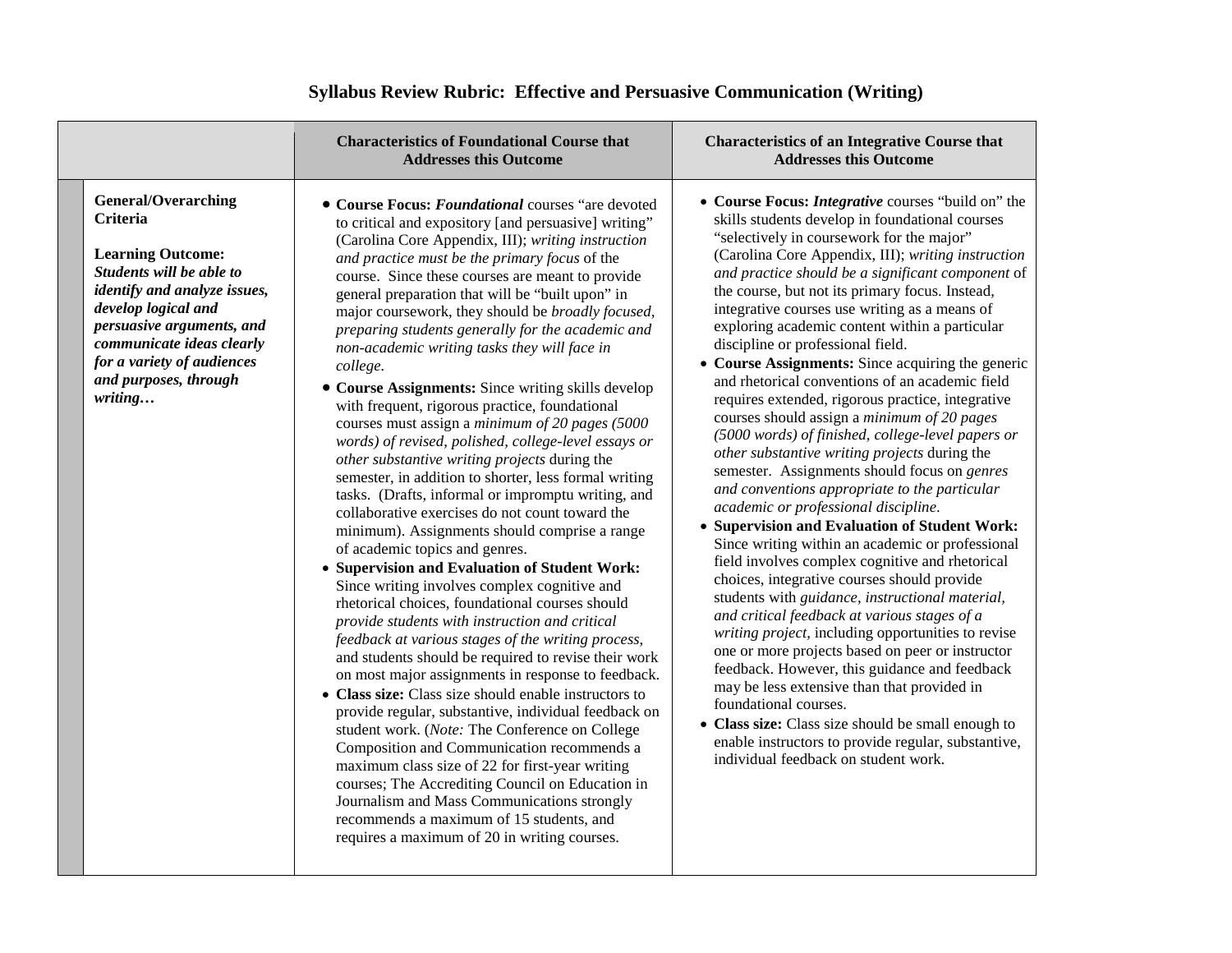|                | <b>Student Achievements</b><br>(specified in Carolina Core<br><b>Contextual Statements)</b>                                                                                                                                                                                   | <b>Foundational-Level Course Syllabus</b><br><b>Requirements</b>                                                                                                                                                                                                                                                                                                                                                                                                                                                                                                                               | <b>Integrative-Level Course Syllabus</b><br><b>Requirements</b>                                                                                                                                   |
|----------------|-------------------------------------------------------------------------------------------------------------------------------------------------------------------------------------------------------------------------------------------------------------------------------|------------------------------------------------------------------------------------------------------------------------------------------------------------------------------------------------------------------------------------------------------------------------------------------------------------------------------------------------------------------------------------------------------------------------------------------------------------------------------------------------------------------------------------------------------------------------------------------------|---------------------------------------------------------------------------------------------------------------------------------------------------------------------------------------------------|
| 1              | Students will be able to<br>identify and demonstrate<br>appropriate means of<br>communication for varied<br>audiences and purposes.                                                                                                                                           | • Course readings include texts representing a variety<br>of genres, purposes, audiences, and contexts; course<br>asks students to analyze and discuss the rhetorical<br>features of these readings.<br>• Course content includes terminology and strategies<br>for tailoring writing to a variety of genres,<br>purposes, audiences and contexts.<br>• Course assignments require students to produce a<br>variety of documents, representing a range of<br>genres and tailored to a variety purposes, audiences,<br>and contexts.                                                            | • Course fulfills requirements listed for<br>"foundational" courses, but focuses on genres,<br>audiences, purposes within a particular academic<br>or professional discipline.                    |
| $\overline{2}$ | Students will be able to<br>reason clearly in writing to<br>inform, persuade, and<br>exchange views.                                                                                                                                                                          | • Course content includes terminology and strategies<br>for organizing and developing documents that<br>inform, argue, and persuade an audience.<br>• Course content includes terminology, strategies,<br>and practice exercises for producing clear, cohesive<br>prose.<br>• Course assignments require students to produce<br>clearly reasoned informative and persuasive<br>documents and to share their writing with and<br>respond to the writing of others.                                                                                                                              | • Course fulfills requirements listed for<br>"foundational" courses, but focuses on<br>conventions of argumentation and exposition<br>within a particular academic or professional<br>discipline. |
| 3              | Students will be able to<br>articulate a critical, informed<br>position on an issue and<br>engage in productive and<br>responsible intellectual<br>exchanges that demonstrate<br>the ability to grasp and<br>respond to other positions as<br>well as to set forth their own. | • Course content includes strategies for researching<br>and discovering issues, articulating a position on an<br>issue, and acknowledging and appropriately<br>addressing what others have said about an issue.<br>• Course content includes strategies and practice in<br>writing about issues in a civil and responsible<br>fashion, including proper citation and<br>documentation of sources and avoidance of<br>plagiarism.<br>• Course assignments require students to produce<br>written documents that identify issues, articulate a<br>clear and well-supported position, acknowledge | Course fulfills requirements listed for<br>$\bullet$<br>foundational courses, but focuses on issues and<br>arguments unfolding within a particular<br>academic or professional discipline.        |